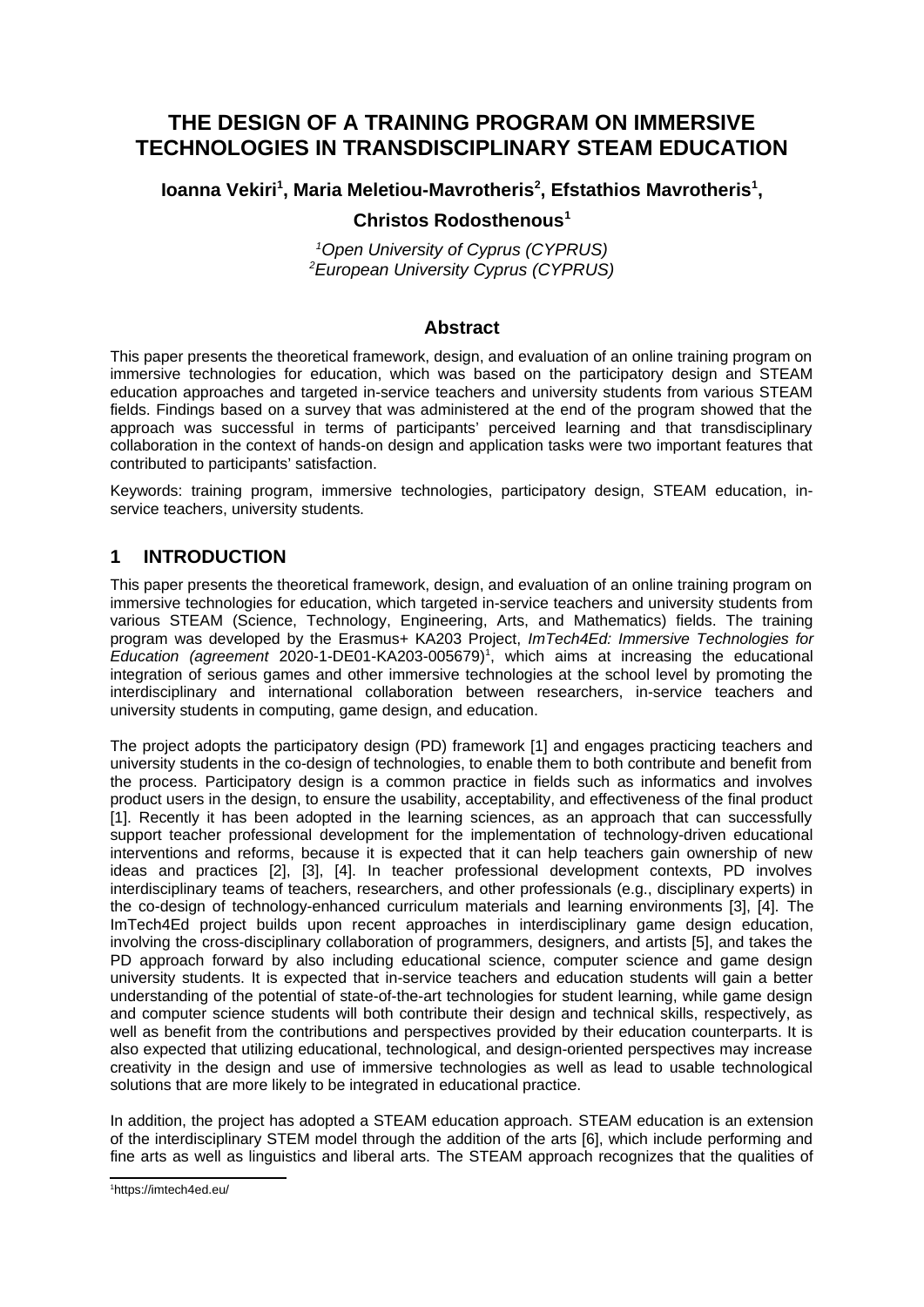the arts, including creativity and unconventional thinking, can fuel the scientific community, but also society at large, with interesting and innovative ideas and approaches [7]. A key feature of the STEAM methodology is transdisciplinarity, which focuses on addressing authentic problems through the complex use of conceptual and methodological tools across all disciplines [7]. As a holistic approach, STEAM education is considered more appropriate for the study of complex modern societal problems and is expected to support the development of creativity and other important  $21<sup>st</sup>$  century skills in students [8].

The training program on immersive technologies was offered online in the spring term of 2022 and included five 2-hour synchronous sessions and optional asynchronous learning activities provided via an e-learning platform that was built to support the training process. Program content was organized in four modules addressing topics relevant to STEAM education, game-based learning, and authorware tools. A brief description of the modules and the five online sessions is presented in Table 1.

| Module |                                                     | <b>Online Session Content</b>                                                                                                 |  |  |
|--------|-----------------------------------------------------|-------------------------------------------------------------------------------------------------------------------------------|--|--|
|        | Introduction to STEAM<br>education                  | 1. Theoretical framework and pedagogical models of<br>STEAM education.                                                        |  |  |
|        | Game-based STEAM education                          | 2. Theoretical foundations and pedagogical practices of<br>game-based learning. Quality characteristics of learning<br>games. |  |  |
|        | Exploring authorware tools                          | 3. The Augmented Reality educational platform ARTutor.                                                                        |  |  |
|        |                                                     | 4. Immersive learning prototypes, game types and game<br>design.                                                              |  |  |
| 4.     | Applying the ImTech4Ed<br>approach in the classroom | 5. Design of STEAM education scenarios using concepts<br>and ideas from previous modules.                                     |  |  |

*Table 1. ImTech4Ed training program structure.*

For each of the four modules, learners were provided with study guides describing the content, learning objectives, learning activities, essential readings, links to useful resources, and references for further study, which complemented the content of the online sessions. The module study guides and all the learning activities and resources were available on the e-learning platform. The synchronous online sessions involved presentations of key concepts, group activities, and whole-class discussions. In the group activities, teams included participants with different backgrounds (e.g., students in education and computing collaborated with in-service teachers) and tasks required the critical application of the ideas that were formerly presented in the online session or/and the design of solutions (e.g., a proposal for a learning game for STEAM education, an outline of a STEAM education scenario, etc.). After a group activity, teams presented their work in whole-class discussion. To evaluate the success and potential of the methodological approach that was adopted in the program, in the last online session participants were asked to provide their views and comments on their experience by completing an online questionnaire.

## **2 METHODOLOGY**

The participants of the training program included educators, mainly teachers working in the project partner secondary schools in Cyprus and Greece, as well as university students who were recruited via a call-for-participation flyer that circulated in the undergraduate and graduate programs of STEAM fields in the project partner universities (in Cyprus, Greece, and Germany). Initially, one hundred inservice teachers and university students from various EU countries expressed interest in the ImTech4Ed training program. Subsequently, seventy-one (71) persons registered and logged-in the project's e-learning platform, and of those, a total of 43 persons (20 practitioners and 23 students) attended at least four sessions, thereby completing the minimum program participation requirements.

An online survey was used to evaluate participants' satisfaction and the effectiveness of the training program. The survey included seven questions on demographics and 13 questions inquiring about participants' satisfaction and their views on various aspects of the program and their contribution to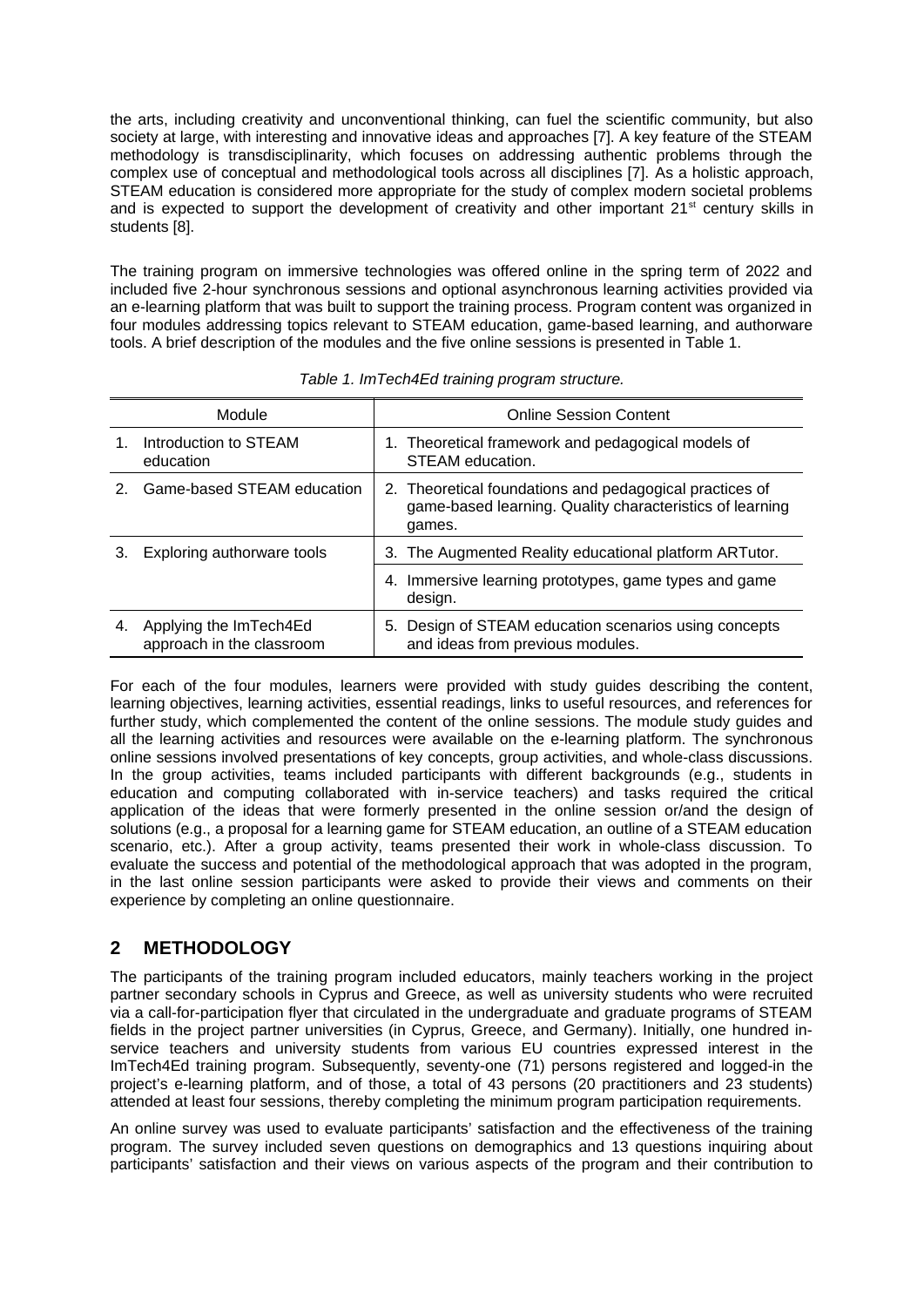their learning. Also, teachers were asked to respond to two additional questions regarding their readiness to incorporate emerging technologies in their teaching.

Thirty-eight (88,4%) of the active participants who completed the online training responded to the survey. The majority of the respondents were female (71%), aged 18-40 (44.7% were 18-30 years old and 26.3% were 31-40 years old), held a post-graduate degree (52.6%) and were schoolteachers (52.6%), while the majority of the students (61.1%) majored in computer science. Also, participants were located in Greece (68.4%), Cyprus (26.3%) and Germany (5.3%).

## **3 RESULTS**

#### **3.1 Participants' Satisfaction with the Program and its Learning Outcomes**

Overall, as Table 2 shows, learners expressed high levels of satisfaction with most aspects of the program, including the topics and the tools that were introduced as well as the duration of the program and its sessions. Also, 57.9% thought that the program met their expectations to a high or very high degree and 89.5% responded that they would recommend the program to others. Participants rated very positively the program's contribution to their learning (see Table 3): they thought that presentations and activities in the online sessions were interesting, that they addressed ideas and issues relevant to practice, and that their knowledge and skills in the areas addressed by the program were improved.

|                                           | Teachers (%) | Students (%) | All (%) |
|-------------------------------------------|--------------|--------------|---------|
| Program duration                          | 75           | 50           | 63.2    |
| Session duration                          | 70           | 50           | 60.5    |
| Time allocation in session                | 50           | 27.8         | 39.5    |
| Instructional materials                   | 65           | 38.8         | 52.6    |
| Technological tools introduced            | 80           | 55.5         | 68.4    |
| Topic 1: STEAM education                  | 70           | 38.9         | 55.3    |
| Topic 2: Game-based learning              | 70           | 55.5         | 63.2    |
| Topic 3: Augmented reality tools          | 80           | 55.5         | 68.4    |
| Topic 4: Game prototypes                  | 65           | 66.7         | 65.8    |
| Topic 5: Applying ImTech in the classroom | 85           | 50           | 68.4    |

*Table 2. Percentage of participants who were "very" or "extremely satisfied" with program elements.*

*Table 3. Percentage of participants who "agreed" or "absolutely agreed" with statements about program learning.*

|                                               | Teachers (%) | Students (%) | All (%) |
|-----------------------------------------------|--------------|--------------|---------|
| Presentations were interesting                | 95           | 77.8         | 86.8    |
| Group activities were interesting             | 95           | 88.9         | 92.1    |
| Topics satisfactorily analysed by moderators  | 90           | 61.1         | 76.3    |
| Ideas could be implemented in practice        | 90           | 100          | 94.7    |
| Practical issues were addressed               | 75           | 77.8         | 76.3    |
| My knowledge and skills improved              | 90           | 77.7         | 84.2    |
| Background on educational ImTech use improved | 90           | 88.9         | 89.5    |

In-service teachers tended to express more positive views compared to university students. It is interesting, however, to note that more than half of the students rated very highly the motivational and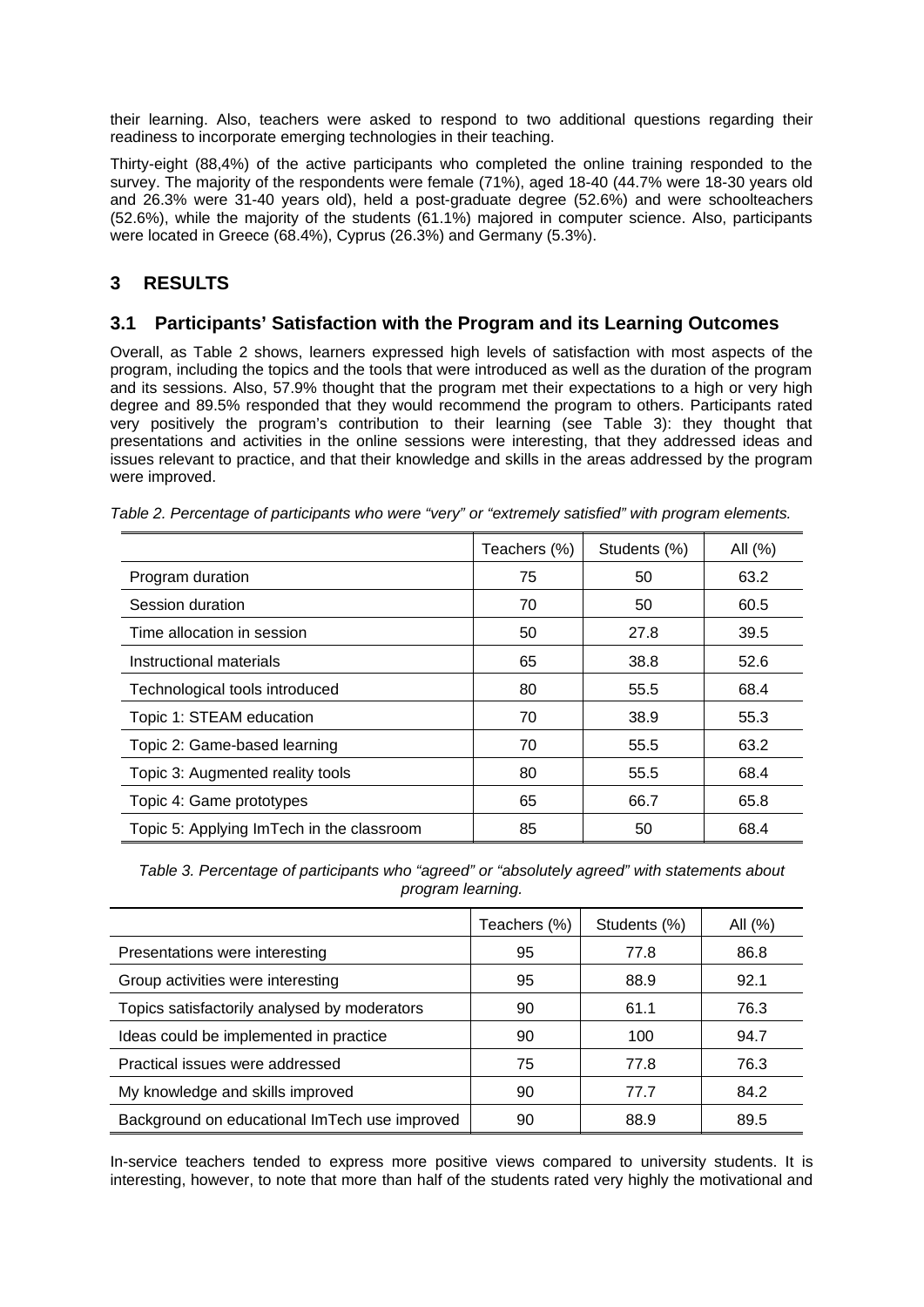learning aspects of the program (see Table 3) and responded that they were very or extremely satisfied with the topics and the technological tools it addressed. It also appears that teachers were more satisfied than students with topics that were relevant to pedagogy, such as STEAM education and classroom applications of the ideas and tools presented (topics 1, 2, 3 and 5 presented in Table 2), which can be interpreted by the fact that many of the students who responded to the survey were not necessarily planning to work in education (they majored in computing and in game design or programming). In addition, although the asynchronous learning activities, most of which included independent study, were optional, all students and teachers reported that they had spent time to study the materials provided on the e-learning platform. About half of them (44.7%), both teachers and students, claimed that they had devoted at least six study hours.

## **3.2 Participants' Views About the Design of the Program**

At least 90% of the teachers and 83.3% of the students rated positively the learning platform relative to its structure, navigation, tools, and text descriptions. In addition, most teachers and students thought that the educational materials that were provided via the e-learning platform and the online sessions contributed to their professional development, considering particularly important the suggested activities, the texts that were prepared for the purposes of the program, and the videos (see Table 4).

Participants' responses to the open-ended questions of the survey, which asked them to indicate the most positive and the most negative aspects of the program, are particularly interesting. Based on Table 5, which summarizes the most common views about the program positive aspects, participants rated highly the collaborative and practical aspect of the learning activities, which provided learners with the opportunity to exchange ideas with others and to work on tasks that required the application of theoretical ideas on practical issues. Teachers and students appeared to enjoy equally the presentation of technological tools and applications and, albeit to a lesser extent, the introduction to relevant theoretical ideas and concepts. Collaboration was particularly important for students, half of whom rated it as one of the most positive aspects of the program. Also, several students and teachers commented that being able to interact with professionals or with people having different backgrounds was particularly positive for them, as the following excerpts from two teachers and two students show:

Teacher A: "The collaboration and listening to other colleagues' ideas, as well as to the university students who are game based researchers."

Teacher B: "… and it had group activities (that) gave us the chance to collaborate with different professionals."

Student A: "Collaboration of educators and students."

Student B: "Get to know how people from other disciplines think and to learn new things (about teaching, especially since I am not a teacher)."

*Table 4. Percentage of learners responding that program aspects were "important" or "very important" for their professional development.*

|                           | Teachers (%) | Students (%) | All $(\%)$ |
|---------------------------|--------------|--------------|------------|
| Educational texts         | 75           | 72.3         | 73.7       |
| Videos                    | 75           | 77.8         | 76.3       |
| Suggested activities      | 80           | 83.3         | 81.6       |
| Suggested bibliography    | 45           | 61.1         | 52.6       |
| Online session recordings | 65           | 55.5         | 60.5       |

Eleven participants thought that there were no negative aspects in the program. Comments on the negative aspects were harder to group into categories because many of them addressed a unique feature of the program. Some comments concentrated on the time that was allocated for the group activities, which was considered insufficient (n=6) given that tasks required exploration of resources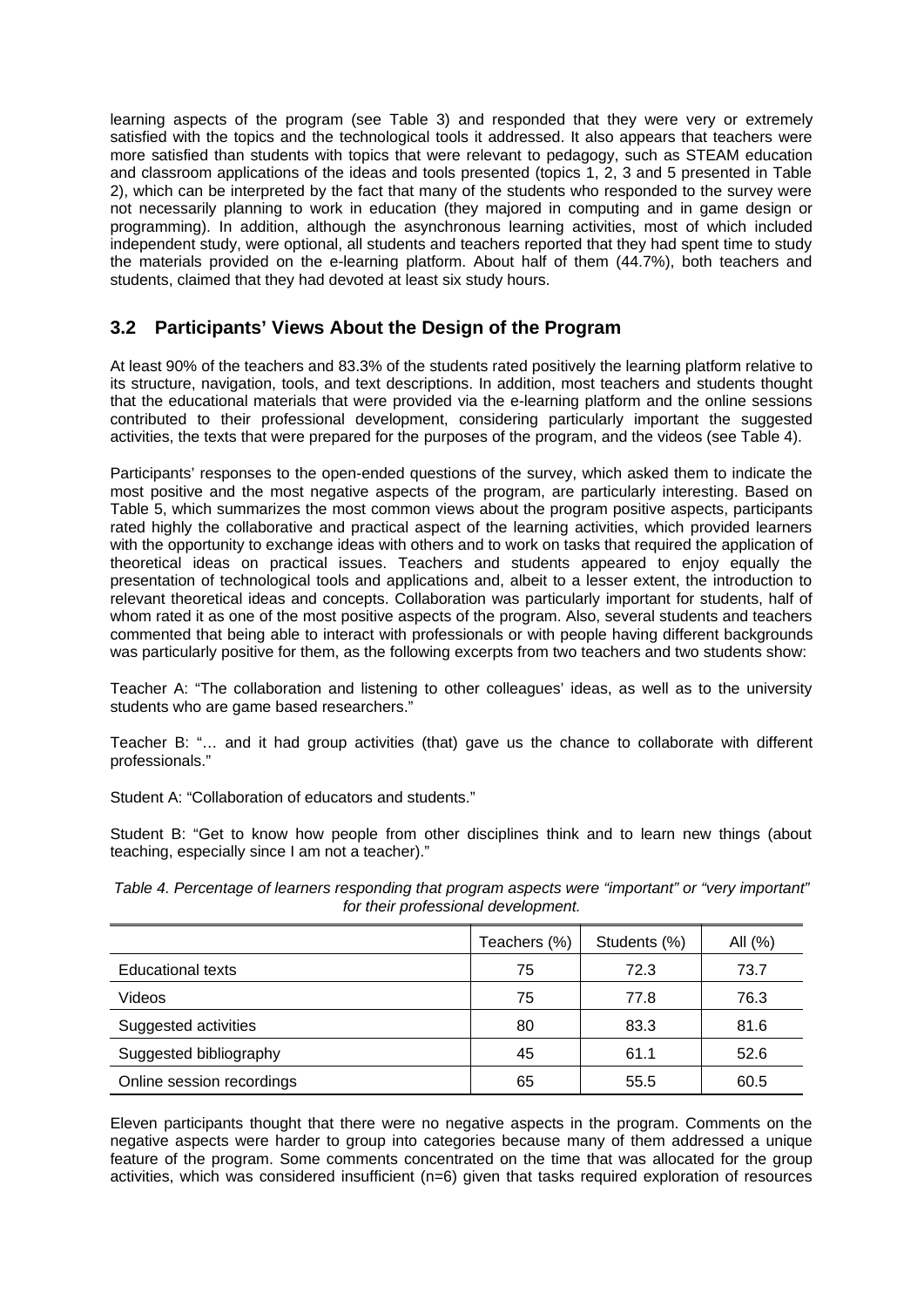and negotiation of ideas while at the same time group members were not acquainted with each other and had to communicate in English. Also, some participants (n=5) thought that less time should be devoted to theoretical issues while others (n=5) found some topics complex and would benefit from longer presentations and further analysis. The last two groups of comments may relate to the fact that the program involved participants with diverse characteristics and background knowledge relative to program topics.

|                                            | Teachers (n) | Students (n) | All (n) |
|--------------------------------------------|--------------|--------------|---------|
| Technological tools presented              |              |              |         |
| Hands-on/practical activities              | 11           |              | 13      |
| Collaboration/break into groups activities | 6            | 9            | 15      |
| Ideas/concepts presented                   | 5            |              |         |
| Learning resources                         |              |              | 5       |

*Table 5. A summary of participants' views regarding the most positive aspects of the program.*

## **4 CONCLUSIONS**

This paper presents the design and evaluation of an online training program on immersive technologies for education, which addressed a diverse group of participants, including in-service teachers as well as educational science, computer science and game design university students. The program was based on the frameworks of transdisciplinary STEAM education and participatory design, and learners were asked to work collaboratively on tasks that utilized their diverse backgrounds and areas of expertise. Although participant diversity in background knowledge, interest and learning needs can present challenges to the implementation and success of a learning program, participants' responses to the evaluation survey showed that, overall, they considered the program effective and appreciated its design.

Not only in-service teachers but also university students rated very favourably the contribution of the program to their professional development and learning. Also, they appeared motivated to engage with its content and activities, despite that most of the students majored in computing and game design and were not necessarily planning a career in education after graduation. In addition, many teachers and university students appreciated both the opportunities for transdisciplinary collaboration that were offered by the program and the learning tasks in which they engaged, because the latter required the application of theoretical knowledge and technological tools to real-life problems and situations. Both these elements (transdisciplinary collaboration and "hands-on" design tasks) are essential ingredients of the program's theoretical framework, and it is very encouraging that many participants mentioned these two elements when they were asked to describe the most positive aspects of the program.

Finally, another interesting finding is that both university students and teachers were comfortable with the online delivery of the program. This factor, which is probably related to the distance learning experiences that all participants had acquired during the Covid-19 pandemic, is important for the organization of similar initiatives in the future, because programs that connect people online are easier to implement, may benefit larger numbers of learners, and provide opportunities for transnational participation.

In conclusion, the online training program was successful, showing that bringing together teachers and university students can lead to fruitful transdisciplinary collaborations and that there is indeed a need for this approach.

#### **ACKNOWLEDGEMENTS**

Research was carried out in the context of the Erasmus+ KA203 Project, *ImTech4Ed: Immersive Technologies for Education (agreement* 2020-1-DE01-KA203-005679).